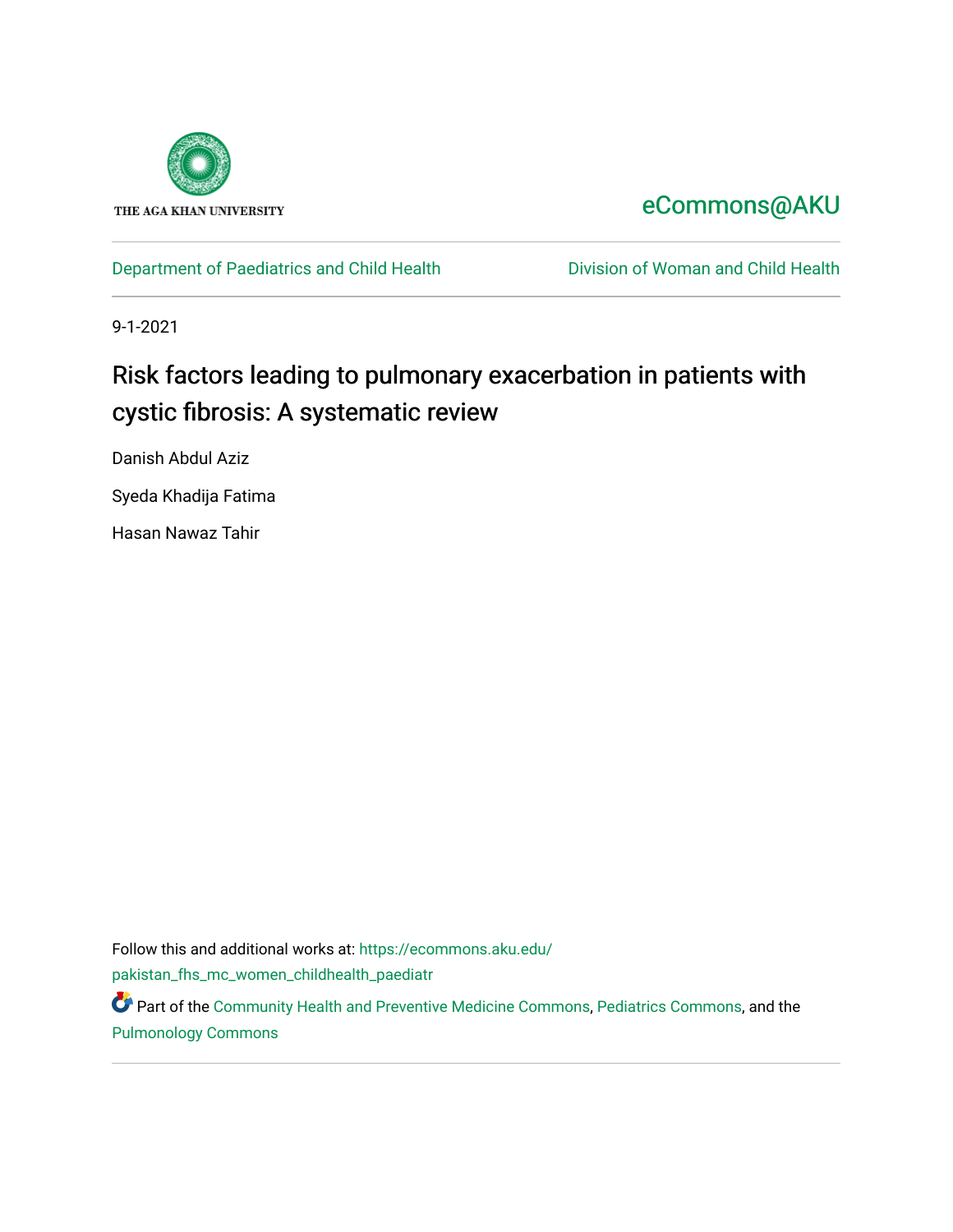SYSTEMATIC REVIEW

## **Risk factors leading to pulmonary exacerbation in patients with cystic fibrosis: A systematic review**

Danish Abdul Aziz,<sup>1</sup> Syeda Khadija Fatima,<sup>2</sup> Hasan Nawaz Tahir<sup>3</sup>

## **Abstract**

**Objective:** To ascertain major risk factors associated with pulmonary exacerbation and pulmonary function decline in cystic fibrosis.

**Method:** The systematic review was conducted at Aga Khan University, Karachi, in September 2018, and comprised electronic search of PubMed, Ovid, Science Direct and Cumulative Index of Nursing and Allied Health Literature databases of studies conducted from January 1990 to September 2018 which were categorised into 3 sets; 1990-98, 1999-2007 and 2008-18. Studies included for review focussed on articles with pulmonary exacerbation as the health outcome indicator, and had diagnosis of cystic fibrosis as the inclusion criteria, while risk factors were the exposure terms used in the search process. References in bibliographies of the included studies were also systematically searched for relevant documents.

**Results:** Of the 60 studies obtained, 31(51.7%) were selected; 2(6.45%) from 1990-98, 7(22.58%) from 1999- 2007 and 22(70.96%) from 2008-18. Overall, 17(54.83%) were cohort studies, 7(22.5%) were cross-sectional studies, 3(9.6%) were case-control studies, 3(9.6%) were randomised controlled trials and 1(3.2%) was systematic review and meta-analysis. In terms of major risk factors, genetic mutations were cited by 4(12.9%) studies, infections and inflammatory biomarkers by 15(48.4%), nutritional deficiencies by 9(29%) and geographical and socioeconomic status by 3(9.6%) studies.

**Conclusion:** Early identification and recognition of risk factors associated with pulmonary exacerbation can have an explicit impact on its management, leading to decreased morbidity and mortality burden in cystic fibrosis cases.

**Keywords:** Pulmonary exacerbation, Cystic fibrosis, Risk factors, Systematic review.

### **DOI: https://doi.org/10.47391/JPMA.04-515**

1Department of Paediatrics and Child Health, 2,3Department of Community Medicine, Aga Khan University Hospital, Karachi, Pakistan. **Correspondence:** Danish Abdul Aziz. Email: drdanishaziz@gmail.com

### **Introduction**

Cystic fibrosis (CF) is an inherited disorder affecting multiple organ systems. Autosomal recessive mutation of the cystic fibrosis transmembrane conductance regulator (CFTR) gene on chromosome 7 plays a pivotal role in pathogenesis. Major morbidity and mortality are attributed to pulmonary manifestations of CF. Infections comprise the major lung disease burden. Structural and functional decline in pulmonary parenchyma occurs with recurrent pulmonary exacerbations. In the United States, 1 out of every 3,200 Caucasian births have CF. Current medical advancements and research developments have increased median survival to the 4th decade. However, patients still experience shortened life expectancy secondary to devastating pulmonary manifestations and progressive lung function decline.1

Pulmonary exacerbation is as an escalation of the pulmonary decline with deterioration in forced expiratory volume in 1 second (FEV1), nutritional decline, regression in daily functioning and quality of life (QOL). Progressive lung descent is the central determinant of disease outcome in CF.2 Pulmonary exacerbation serves as a key indicator for disease severity and is a crucial variable in studies assessing overall survival (OS) related to CF. Moreover, lung disease remains the primary target for pivotal treatments decreasing morbidity and mortality in CF. Multiple risk factors associated with pulmonary manifestations contributing to exacerbations have been identified. These include nutritional deficiencies, infections, medications, biochemical markers indicating acute episodes and the effect of socioeconomic status (SES).3

Identification of risk factors has a vital role in treatment and can improve management outcomes in CF population which in turn can affect life-expectancy and rate of exacerbations.

The current study was planned to systematically review literature to recognise risk factors correlated with pulmonary exacerbations in CF.

### **Methods**

The systematic review was conducted at Aga Khan University, Karachi, and comprised electronic search of PubMed, Ovid, Science Direct and Cumulative Index of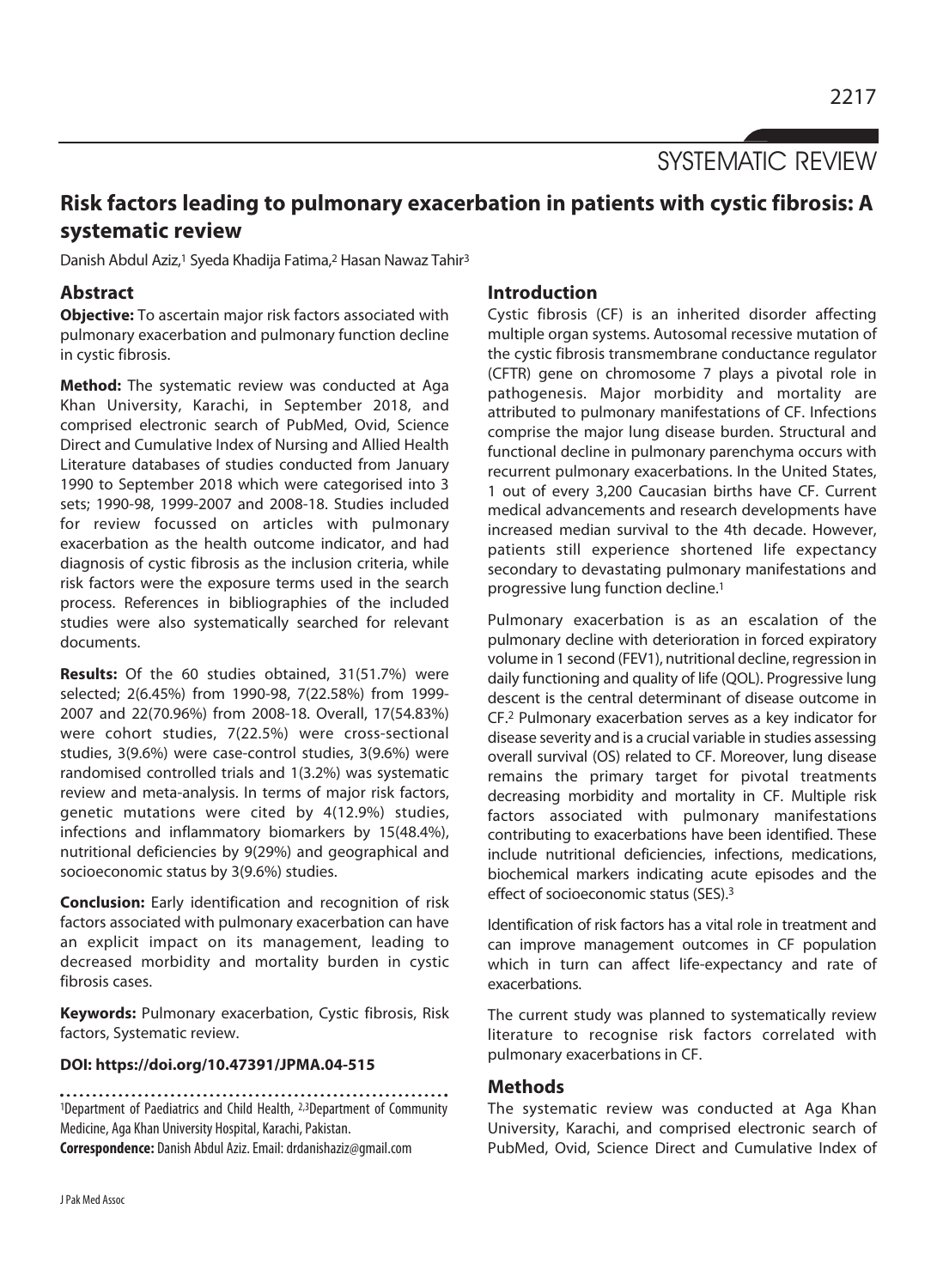Nursing and Allied Health Literature (CINAHL) databases of studies conducted from January 1990 to September 2018 which were categorised into 3 sets; 1990-98, 1999- 2007 and 2008-18. The year 1990 was set as the starting point for literature search to maintain relevance.

The initial database search was done in September 2018 followed by screening of articles. The review of relevant full text completed in the last quarter of 2018, and the manuscript was finalised in the first quarter of 2019.

The search covered all reports in indexed and nonindexed local and international English-language journals which described primary epidemiological research concerning risk factors for pulmonary exacerbation in CF in Asian populations. Studies included for review focussed on articles with pulmonary exacerbation as the health outcome indicator, and had diagnosis of cystic fibrosis as the inclusion criteria, while risk factors were the exposure terms used in the search process. References in bibliographies of the included studies were also systematically searched for relevant documents.

Full-text copies of all the studies found were scrutinised. Those that met the inclusion criteria were then abstracted and summarised using a standardised form. Following the

2218 **Risk factors leading to pulmonary exacer**bation in patients with cystic fibrosis: A systematic review

initial electronic search carried out independently by all the authors, decisions and abstracted summaries were compared and disparities were settled through discussion. For the development of protocol, manuscript and reporting of study findings, Preferred Reporting Items for Systematic Reviews and Meta-Analyses (PRISMA) guidelines were used.4 Quality assessment of the studies was done using the Newcastle-Ottawa scale (NOS) for cross-sectional and cohort studies,<sup>5</sup> interpreted as per the given criteria; Good quality: 3 or 4 stars in selection domain AND 1 or 2 stars in comparability domain AND 2 or 3 stars in outcome/exposure domain; Fair quality: 2 stars in selection domain AND 1 or 2 stars in comparability domain AND 2 or 3 stars in outcome/exposure domain; Poor quality: 0 or 1 star in selection domain OR 0 stars in comparability domain OR 0 or 1 stars in outcome/exposure domain". Cochrane risk of bias tool was used for interventional studies.6

In assessing publications apposite for review, findings were assembled by health outcomes, and conclusions were measured that could be drawn given the strengths and limitations of each study.

### **Results**

Of the 60 studies obtained, 31(51.7%) were selected



**Figure:** Preferred Reporting Items for Systematic reviews and Meta-Analyses (PRISMA) flow-chart.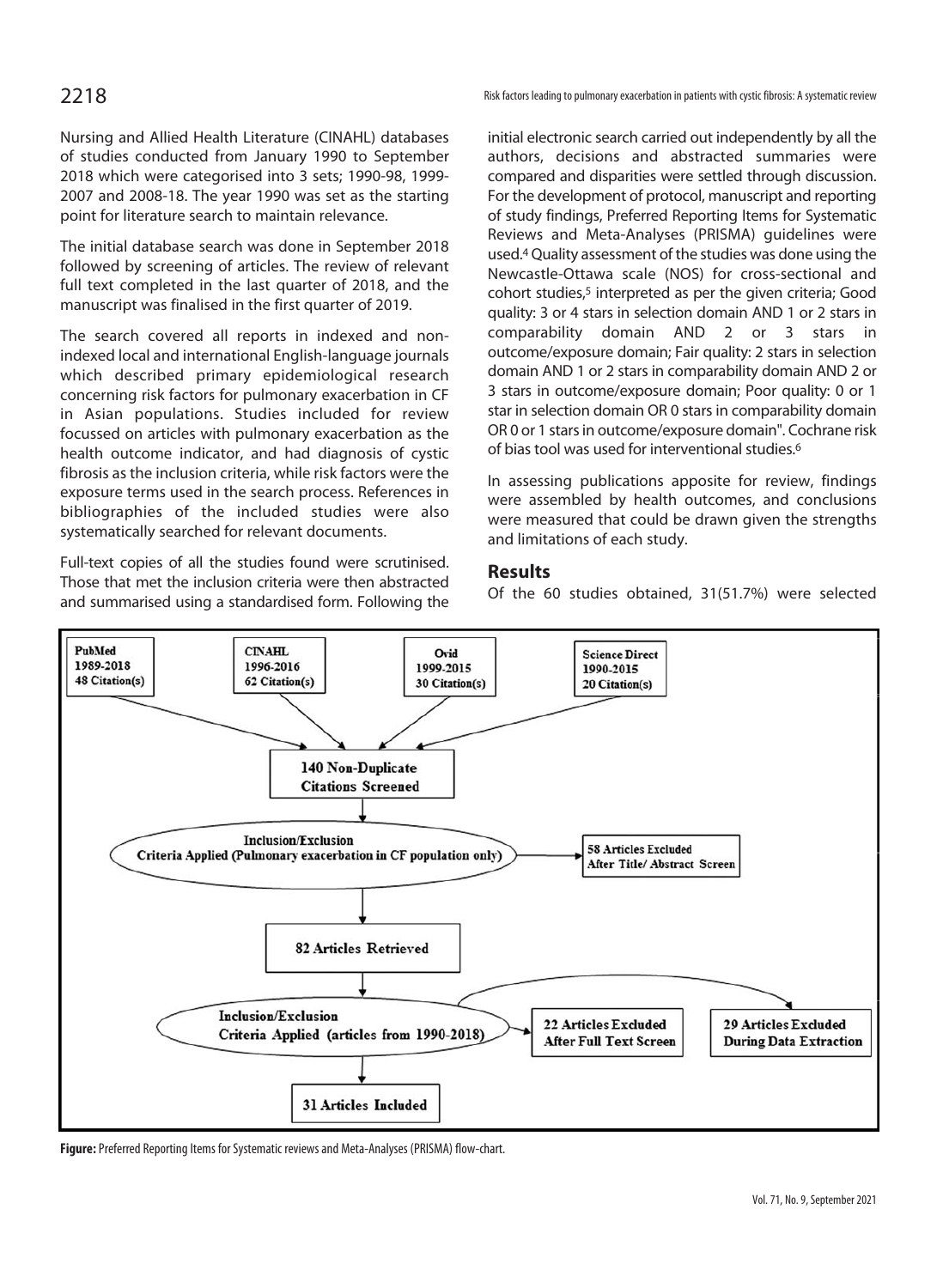### **Table-1:** Duration and type of studies.

Total of n=31 studies included, from 1990-2018. The timeline was divided into three stages:

- 1990-1998= 2 studies
- 1999-2007=7 studies
- 2008-2018=22 studies
- Cohort studies=54.83% (17)
- Cross-sectional studies=22.5 % (7)
- Case-control studies  $= 9.6 %$  (3)
- Randomized controlled trials =  $9.6\%$  (3)
- Systematic Reviews/Meta-analysis = 3.2 % (1)

### **Table-2:** Themes for analysis.

Risk factors associated with Pulmonary exacerbation in Cystic Fibrosis: (n=31)

- Genetic mutations (n=4)
- Infections and Inflammatory biomarkers ( $n=15$ )
- Nutritional deficiencies (n=9)
- Geographic and socioeconomic status  $(n=3)$

(Figure). Of them, 2(6.45%) were from the 1990-98 period, 7(22.58%) from 1999-2007 and 22(70.96%) from 2008-18. Overall, 17(54.83%) were cohort studies, 7(22.5%) were cross-sectional studies, 3(9.6%) were case-control studies, 3(9.6%) were randomised controlled trials (RCTs) and 1(3.2%) was systematic review and meta-analysis (Table-1). Of the 17(54.83%) cohort studies, 13(76%) were of good quality and the remaining 4(24%) had fair quality. All the 7(22.5%) cross-sectional studies had good quality.

In terms of major risk factors, genetic mutations were cited by 4(12.9%) studies, infections and inflammatory biomarkers by 15(48.4%), nutritional deficiencies by 9(29%) and geographical location and SES by 3(9.6%) studies (Table-2).

In terms of genetic mutations, a 2011 study analyzed correlation between CFTR class I and class II mutations in CF patients, and determined that two class I mutations were linked with grave pulmonary functional decline in contrast to two class II mutations or combination of classes I and II.7 A 2002 study proposed that pulmonary disease showed an association with severity of CFTR mutations. Precarious disease with earlier onset (1.7 years vs 7.9 years, p=0.0001) was seen in patients with two severe mutations, and they displayed critical respiratory impairment, mean FEV1 decline (29% of predictive value vs 58% of predictive value, p<0.001); high pseudomonas (P.) colonisation (97% vs 57%, p<0.01); prominent occurrence of end-stage respiratory disease, having FEV1  $<$  30% (73% vs 29%, p $<$  0.05); and with pronounced regression of FEV1 (3% vs 1.4%, p<0.001) annually. Multivariate logistic regression analysis, containing two extreme mutations, was self-governing indicator of an

existence constraining respiratory deficiency (relative hazard, 6.75; 95% confidence interval [CI] 1.79-26.50, p=0.003).8

A retrospective observational study in 2015 demonstrated that mean yearly deterioration in FEV1% predicted was 1.01%. Homozygous F508del mutations showed a large decrease in FEV1. Moreover, pulmonary regression was associated with female gender, low body mass index (BMI), recurrent/productive cough, one or more pulmonary exacerbation, high FEV1 (>/=115% predicted), methicillin-sensitive staphylococcus aureus (MSSA), methicillin-resistant staphylococcus aureus (MRSA) or stenotrophomonas (S.) maltophilia-positive cultures.9 A 1997 study, with a large cohort from CF database, showed that the patients deceased prior to age 15 had a considerably reduced lung function compared to their first test and had a fleeting drop in pulmonary function. Lung deterioration was pronounced in delta F508 mutation homozygotes compared to delta F508 mutation heterozygotes. Females had a noteworthy precipitous waning than males, and those with pancreatic insufficiency had exorbitant regression than those with good pancreatic function.10

Infections and inflammatory biomarkers were identified by 15(48.4%) studies. A prospective 2004 study established that a new pulmonary exacerbation in majority of patients was not secondary to the attainment of new P. aeruginosa strain. Further, 40(48%) patients required intravenous (IV) antibiotics for exacerbation, while 36(43%) patients had genetically typeable P. aeruginosa isolates, amd in 34(96%) of these 36 patients, strains recovered during exacerbation and clinical stability were of the same genotype. Only 2(6%) patients (95% CI 0-18%) had clone P. aeruginosa strain cultured during exacerbation.11 A multicentre study in 2014 found a correlation between P. aeruginosa phenotypes during infection stages and their prognostic value in pulmonary exacerbation prediction. It concluded that two in vitro phenotypes differentiated early and late stages of infection: pyoverdine production (31% of new cultures, 48% of intermittent, 69% of chronic) and low protease production (31%, 39%, 65% respectively). Mucoidy (odds ratio [OR] 1.75, 95% CI 1.19-2.57) and reduced twitching motility (OR 1.43; 95% CI 1.11-1.84) were strong predictors for succeeding exacerbations in the following 2 years.12 A review in 2012 set out to assess the effectiveness of antibiotics in patients with chronic Burkholderia cepacia complex infection, determining it as a distinguishing infection in CF population, and found a deficiency of trial evidence to establish definite results.13

A cross-sectional and retrospective cohort in 2011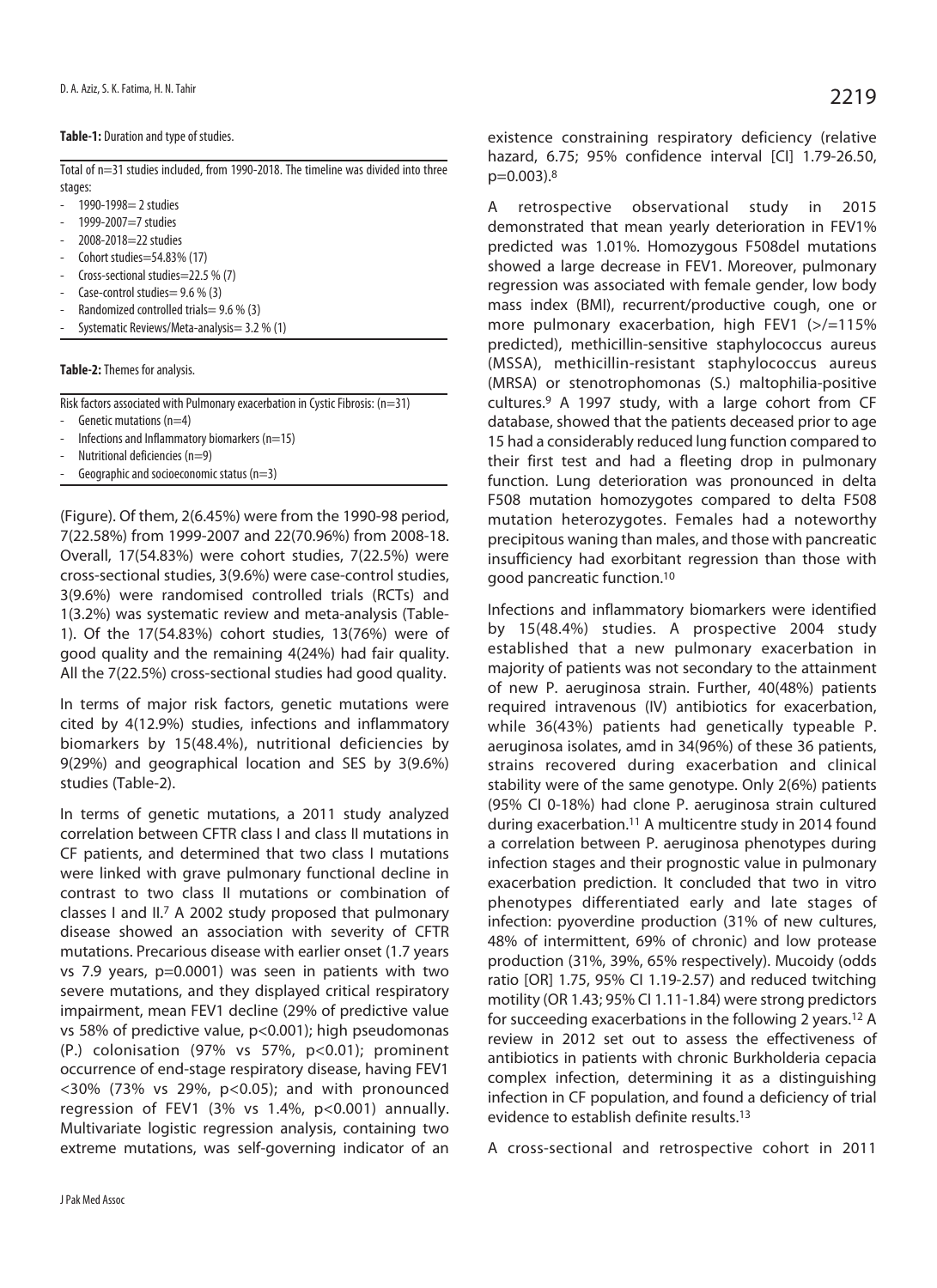recognised stenotrophomonas (S.) maltophilia as an autonomous risk factor for pulmonary decline. Patients infected chronically with S. maltophilia were found to have mean antibody titers to bacterial flagellin (p<0.0001) and antibody titers to whole bacterial cell (p=0.0004) substantially high compared to patients with no or intermittent infections. Pulmonary exacerbation risk demanding hospitalisation and antibiotics was noticeable in patients infected with S. maltophilia compared to uninfected patients (relative risk [RR] 1.63, p=0.0002).14 A prospective study in 2013 recognised a marked risk of pulmonary exacerbation with viral infections (OR 2.19, 95% CI 1.56-3.08, p<0.001) and antibiotic need in CF patients (OR 2.26, 95% CI 1.63-3.13, p<0.001).<sup>15</sup>

The remaining 10(66.6%) studies in the category were related to biomarkers. A cohort study in 2015, conducted to find blood-based biomarkers to foresee impending CF pulmonary exacerbations using specific proteomics, established the likelihood of imminent exacerbations prediction with the use of multiple reaction monitoring mass spectrometry (MRM-MS) in which protein panel (area under the curve [AUC] 0.74) had the AUC in contrast to FEV1% predicted (AUC 0.55), C-reactive protein (CRP) (AUC 0.61) and interleukin-6 (IL-6) (AUC 0.60) which were the chief biomarkers correlated in exacerbation prediction.16 A case-control study in 2007 found a rise in OS and sputum levels of bioactive lipid mediators during an exacerbation. The sputum 8-iso-prostaglandin F2 $\alpha$  (8iso-PGF2 $\alpha$ ) levels were high in acutely ill CF patients (p<0.001) along with high cysteinyl leukotrienes (cys-LT) and prostaglandin E2 (PGE2) levels. Sputum total cell count (p=0.03) regressed with antibiotic treatment, but 8 iso-PGF2 $\alpha$ , cys-LT or PGE2 levels remained unaffected, indicating the need of also addressing this respective aspect of CF management.17 A cohort in 2014 concluded that 37(70%) of 53 patients suffered pulmonary exacerbations during the study period. At baseline, reduced pulmonary function, lower clinical scoring and QOL values were related with increased risk of exacerbation events. Pulmonary exacerbations were associated with increased inflammatory markers at baseline on the first day, and treatment led to improvements in the levels of biomarkers. CRP and IL-8 were the main biomarkers identified and they correlated with an early re-exacerbation.18

A double-blinded RCT concluded that subjects treated with liposomal prostaglandin E1 (TLC C-53) had a less rapid pulmonary functional decline compared to controls (FEV mean difference 4.3%, 95% CI -6.8-15.4%) and had more time till next exacerbation (26 weeks against 11.9 weeks). The biomarkers used as primary outcome determinants were IL-6, IL-8 and sputum neutrophil elastase.19 A study in 1999 concluded that OS, activity of free radicals and subsequent damage and their response to treatment parameters were high during pulmonary exacerbations and showed improvements with treatment.20

A cohort study measured levels of desmosine in the sputum of CF patients during pulmonary exacerbation treatment, and established significant decrease in desmosine during the first week of hospitalisation (p=0.04). A definite association was found in desmosine levels, plasma CRP (p=0.59; p=0.03), sputum IL-8 (p=0.86; p<0.01), and sputum neutrophil elastase (p=0.78, p<0.01).21 A prospective study in 2011 aimed at establishing the role of baseline procalcitonin levels in CF paediatric population and relation of the values with onset of pulmonary exacerbation. It established that baseline procalcitonin (n=92) was 0.05±0.07ng/ml, and at admission for in-patient management of exacerbation (m=22) it was 0.07±0.06ng/ml; not distinct from levels reported in healthy children.22 A cross-sectional study in 2014 established the role of soluble cluster of differentiation 14 (sCD14) as a biomarker in recognising patients at risk of experiencing a CF exacerbation. It found sCD14 levels high during exacerbations (p=0.03) and in patients with IV antibiotics due to exacerbation within 4 months of a steady clinical course (p=0.001).<sup>23</sup>

An observational study in 2010 established a reduction in sputum calprotectin after treatment of an exacerbation (p<0.05). A substantial decrease was found in serum levels of calprotectin (p=0.002), CRP (p=0.002) and vascular endothelial growth factor (VEGF) (p=0.013). Moreover, serum calprotectin showed predictive value for interval towards next exacerbation (p=0.032) post-treatment.<sup>24</sup> One study in 2000 studied an elevation in mean VEGF levels in pulmonary disease patient groups, including CF and other lung diseases, and compared reference values, finding higher VEGF in CF (p=0.02). The study showed an inverse relation between VEGF and FEV1 in CF, (r-0.51, p=0.007). Following antibiotics, VEGF levels regressed in CF exacerbation (p=0.001).25

With respect to nutritional sdeficiencies, a 2014 study using the CF database established that low BMI, pancreatic insufficiency, CF-related diabetes and P. aeruginosa infection had significant (p<0.001) impact on FEV1. Patients with low BMI had higher OR (95% CI 5.0- 7.3) of experiencing a debilitating pulmonary decline, pancreatic insufficiency had more risk (95% CI 1.6-2.5) and two-fold increase in OR of severe lung disease, and CFrelated diabetes patients had 1.8 times increased OR (95% CI 1.6-2.2) in contrast to unaffected patients.26 A cohort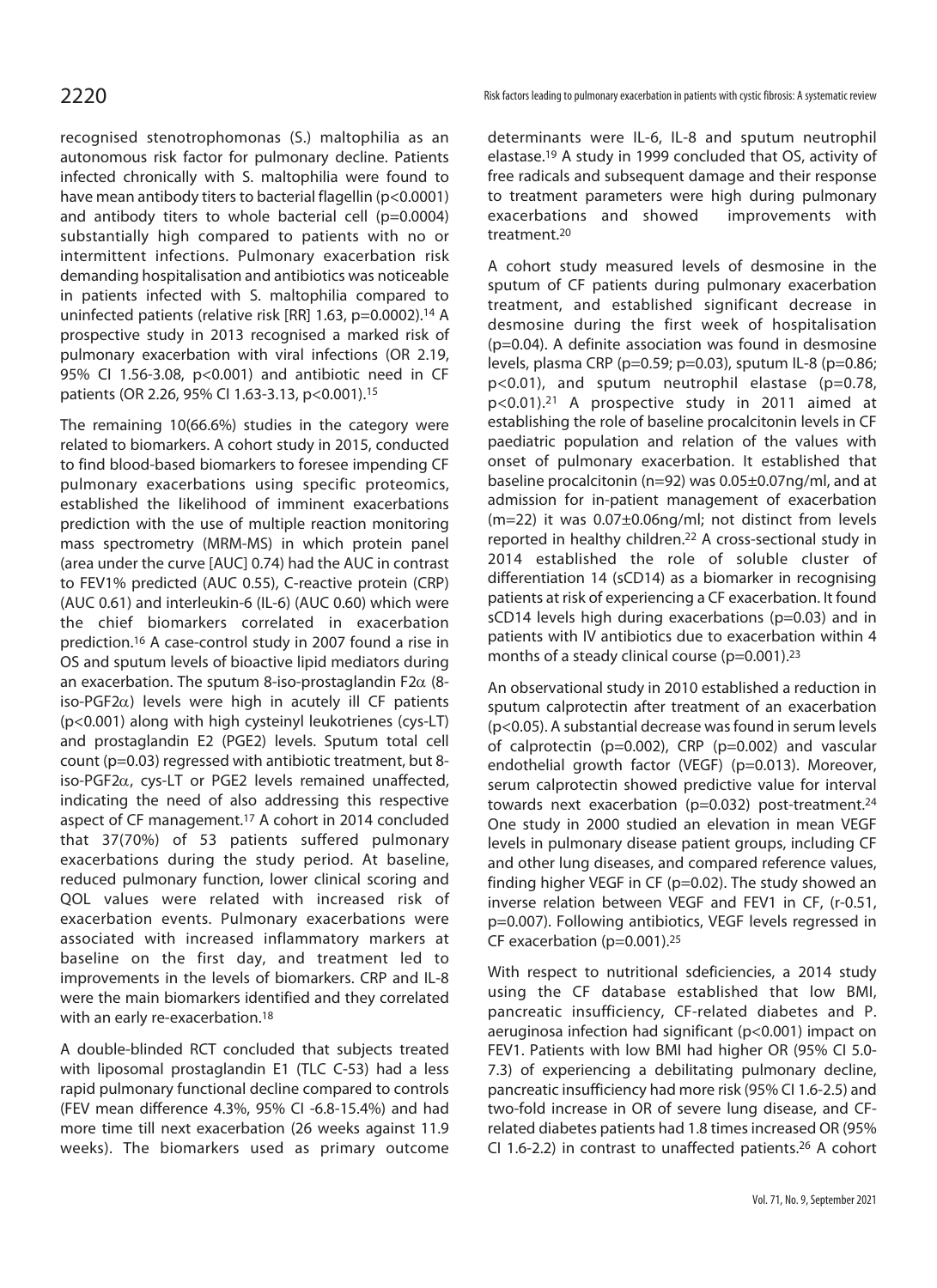study in 2008 indicated a gradual rate of pulmonary deterioration in patients with good nutritional state, slower BMI decline, lack of P. aeruginosa infection and Dornase alfa (Pulmozyme) therapy introduction at an early age.27

A prospective, observational study in 2013 established a positive association between stronger pulmonary system at 6-18 years of age and weight-for-age percentile (WAP) >10% at age 4. Patients aged 18 years with WAP >50% at age 4 had less acute exacerbations, limited hospital stay and lower rate of diabetes. Good weight during childhood correlated with greater height, better pulmonary function, reduction in CF complications and improved survival through age 18.28

With respect to vitamin D, a 2016 RCT indicated that highdose vitamin D3 had anti-catabolic effects in pulmonary exacerbations of CF.1 Another RCT done in 2012 showed a decrease in inflammatory markers, like tumour necrosis factor-alpha (TNF- $\alpha$ ) (p<0.001, 50.4% decrease) and IL-6 (p=0.09, 64.5% decrease) in subjects given high-dose vitamin D during an exacerbation, supporting the role of vitamin D in inflammation regulation.29 An ongoing RCT is assessing the impact of vitamin D in CF-related pulmonary exacerbation, but is yet to publish its findings1 A cohort study in 2013 indicated that vitamin D-deficient patients had a substantially higher rate of exacerbations (13.1/10) patient-year compared to patients with vitamin D insufficiency (4.3/10) patient-year.30 One case-control study in 2012 showed pronounced bacterial colonisation in vitamin D-deficient patients (p<0.001) along with increased airway inflammation with increased markers myeloperoxidase (MPO) (p=0.007), IL-8 (p<0.001), TNF- $\alpha$  $(p=0.03)$  and FEV1 decline.<sup>31</sup>

A cross-sectional study in 2016 evaluated folate and vitamin D deficiency, and found an enhanced degree of atopy in patients with folate deficiency and a 2.2 times odd of acquiring at least one asthma exacerbation (95% CI 1.1-4.6). Patients with both folate and vitamin D insufficiencies had eight-fold amplified OR of one or more severe asthma exacerbation (95% CI 2.7-21.6).32

A cohort study in 1996 assessed vitamin A status and suggested plasma retinol concentrations regressed in acute pulmonary exacerbation. Overall, 8 of 35 subjects had plasma retinol levels in the deficient range (<0.07micromol/L), mean concentrations of plasma retinol-binding protein (RBP) increased during hospitalisation (1.46 to 2.24 micromol/L), and CRP declined.33 Another study in 2004 indicated a very large cohort of CF being deficient in antioxidants. Deficiencies of carotenoids and vitamin E occurred in early disease, and antioxidant levels decreased with subsequent lung infections.34

Finally, with respect to geographical status and SES, a study in 2016 showed regional variability in hospital stay duration and risks for subsequent hospitalisations for CF patients in the US; with the western region having longer length of inpatient stay. Northeast had decreased risk of hospitalisation (p=0.038), and the Caucasians in the south had lower risk compared to African Americans (p=0.0009, hazard ratio 0.79)<sup>35</sup> A study in 2011 investigated the impact of SES and found that it had little impact on the treatment of exacerbations, but IV antibiotics were frequently prescribed for patients with low SES.36 A cohort study in 2017 assessed the association of outcomes, including lower SES and tobacco smoke exposure, and found that these variables had significant correlation with decreased FEV1% predicted, poorer lung function and nutritional decline.2

### **Discussion**

Progressive lung disease and functional decline are chief roots of morbidity and mortality in CF. The critical genetic factors noted through literature review were delta F508 mutations and CFTR mutations.9,10 Homozygous mutations showed a swift regression in pulmonary function compared to heterozygous mutations. High-risk genotype population for CFTR mutations showed pronounced risk for respiratory decline.8 Severity of mutations was addressed in two studies, showing patients with two severe mutations manifested earlier disease onset and severe respiratory impairment.7

Infectious agents highlighted in the studies reported significant P. aeruginosa association with pulmonary exacerbation and respiratory symptoms.11,12 S. maltophilia<sup>14</sup> and burkholderia (B.) cepacian<sup>13</sup> were among the other infections implicated in causing pulmonary decline. Viral respiratory infection was associated with exacerbations in one of the studies.15 Inflammatory biomarkers were reported as indicators of acute exacerbations, like CRP, Leukotriene B4 (LTB4) and IL-6.24 Calprotectin, CRP and VEGF showed a decline in serum and sputum levels following exacerbation treatment, implicating their role in acute episodes and a negative correlation with FEV1.24 Sputum desmosine levels in a study showed a positive association with inflammation and declined following treatment.<sup>21</sup> Also, sCD14 levels were found to be substantially pronounced in patients who suffered an exacerbation and exhibited a role in predicting subsequent exacerbations.23 Overall, biomarkers can be used to predict, measure severity and responsiveness of treatment and tailor management.

Studies showed that patients with lower BMI and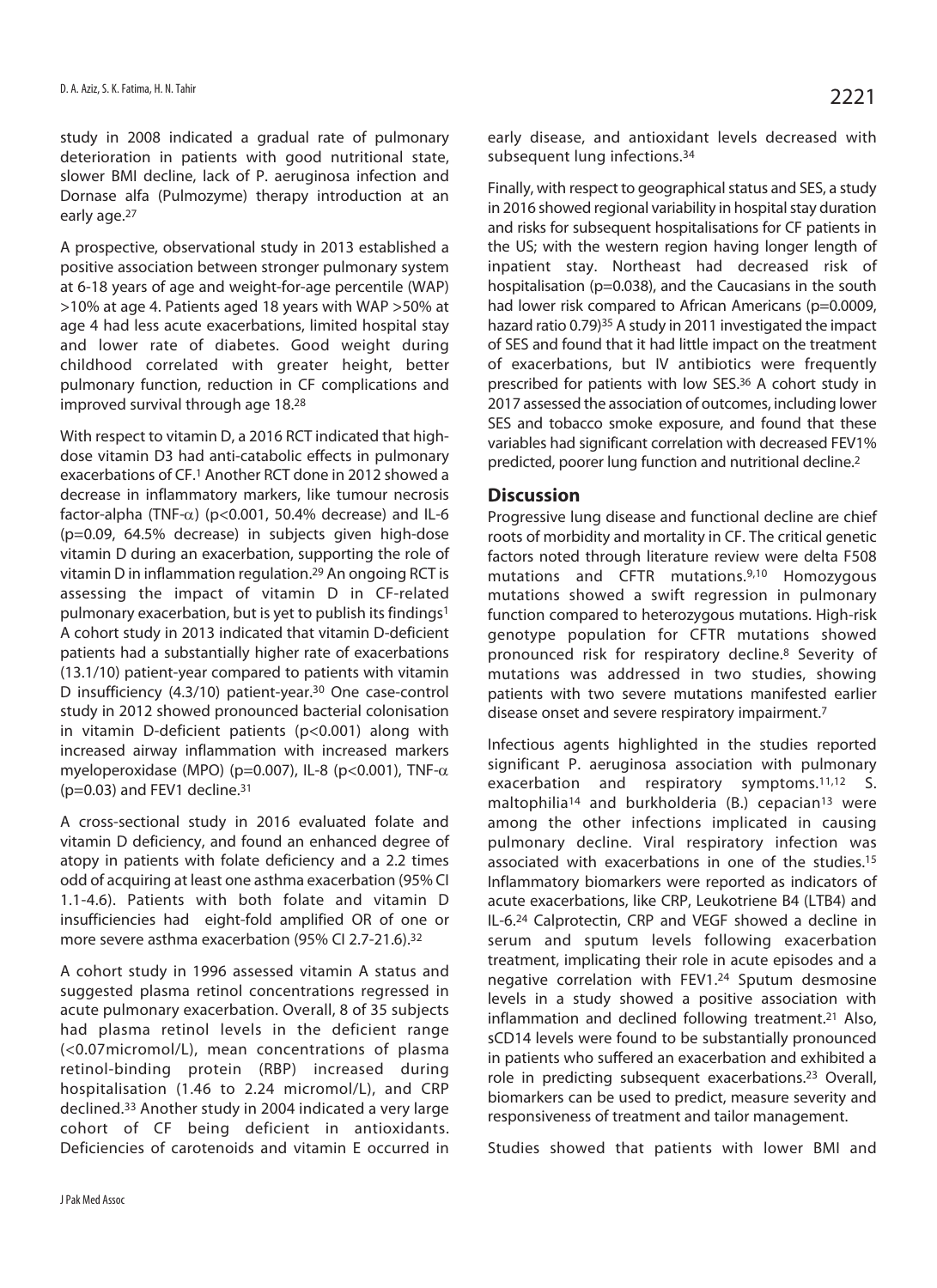pancreatic insufficiency presented with severe lung decline than pancreatic-sufficient patients. Better weight and height were associated with less complications and improved lung function.27 Vitamin deficiencies were highlighted, showing a positive correlation with pulmonary function and bouts of exacerbations. Vitamin D was also underscored, and it was found to have an anticatabolic effect and inflammation reduction.1 In another study, higher incidence of exacerbations and airway inflammation was linked to vitamin D deficiency.30 Deficiencies of vitamin A, vitamin E, carotenoids and antioxidants showed positive associations with disease progression.33,34

Geographic and regional variability was reported in the US, with the western region showing increased risks and subsequent hospitalisations compared to the northeast.<sup>35</sup> Caucasians in the south showed lower risk relative to African Americans. SES was emphasised in two studies, showing that low SES and tobacco exposure had a role in lung function decline, and antibiotics were frequently prescribed to patients belonging to low SES.2,36

A systematic review in 2016 defined the rate of pulmonary regression in CF and identified influencing risk factors, while also summarising some findings about potential risk factors similar to the current review.37

The current review, along with the mentioned factors, analysed data describing other potential indicators, like S. maltophilia, viral infections and certain biomarkers showing correlations with both progression and management of respiratory disease, stressing their role in aiding diagnosis. We took a step forward and included studies describing low BMI, vitamin deficiencies, pancreatic insufficiency, and keeping pulmonary exacerbation as the main emphasis.

The current review had certain limitations as it could not find any study from South Asia representing the risk factors prevalent in this region. Non-indexed journals and grey literature were not reviewed. Despite the limitations, however, the review calculated risk of bias for studies using standardized tools, such as NOS and the Cochrane risk of bias tools.5,6 Also, to our knowledge, the current review is the first to highlight major risk factors associated with pulmonary exacerbation that can be used as a guide for future research. On the basis of findings, we strongly stress the need for research in the domains of causes, identification of risk factors, and their roles in overall management of pulmonary exacerbations in CF cases.

### **Conclusion**

Early detection of risk factors can result in prompt

diagnosis and abate grave outcomes, reducing overall disease burden and mortality related to pulmonary exacerbations. This can lead to an overall reduced strain on healthcare, ensuring collective cost-effective and efficient management of CF.

**Disclaimer:** None.

**Conflict of Interest:** None.

**Source of Funding:** None.

### **References**

- 1. Tangpricha V, Smith EM, Binongo J, Judd SE, Ziegler TR, Walker S, et al. The Vitamin D for Enhancing the Immune System in Cystic Fibrosis (DISC) trial: Rationale and design of a multi-center, double-blind, placebo-controlled trial of high dose bolus administration of vitamin D3 during acute pulmonary exacerbation of cystic fibrosis. Contemp Clin Trials Commun. 2017; 6:39-45.
- 2. Ong T, Schechter M, Yang J, Peng L, Emerson J, Gibson RL, et al. EPIC Study Group. Socioeconomic Status, Smoke Exposure, and Health Outcomes in Young Children With Cystic Fibrosis. Pediatrics. 2017; 139:e20162730.
- 3. Goss CH. Acute Pulmonary Exacerbations in Cystic Fibrosis. Semin Respir Crit Care Med. 2019; 40:792-803.
- 4. Liberati A, Altman D, Tetzlaff J, Mulrow C, Gotzsche P, Ioannidis J, et al. The PRISMA statement for reporting systematic reviews and meta-analyses of studies that evaluate healthcare interventions: explanation and elaboration. BMJ. 2009; 339:b2700.
- 5. Wells GA, Shea B, O'Connell D, Peterson J, Welch V, Losos M, et al. The Newcastle-Ottawa Scale (NOS) for assessing the quality of nonrandomised studies in meta-analyse 2008.[Online] [Cited 2020 May 12]. Available from: URL: http://www.ohri.ca/programs/clinical\_epidemiology/oxford.asp
- 6. Higgins JP, Altman DG, Gøtzsche PC, Jüni P, Moher D, Oxman AD, et al. Cochrane Bias Methods Group; Cochrane Statistical Methods Group. The Cochrane Collaboration's tool for assessing risk of bias in randomised trials. BMJ. 2011; 10:343:d5928.
- 7. Geborek A, Hjelte L. Association between genotype and pulmonary phenotype in cystic fibrosis patients with severe mutations. J Cyst Fibros. 2011; 10:187-92.
- 8. Loubières Y, Grenet D, Simon-Bouy B, Medioni J, Landais P, Férec C, et al. Association between genetically determined pancreatic status and lung disease in adult cystic fibrosis patients. Chest. 2002; 121:73-80.
- 9. Cogen J, Emerson J, Sanders DB, Ren C, Schechter MS, Gibson RL, et al. Risk factors for lung function decline in a large cohort of young cystic fibrosis patients: Lung Function Decline Risk Factors in Pediatric CF. Pediatr Pulmonol. 2015; 50:763-70.
- 10. Corey M, Edwards L, Levison H, Knowles M. Longitudinal analysis of pulmonary function decline in patients with cystic fibrosis. J Pediatr. 1997; 131:809-14.
- 11. Aaron SD, Ramotar K, Ferris W, Vandemheen K, Saginur R, Tullis E, et al. Adult cystic fibrosis exacerbations and new strains of Pseudomonas aeruginosa. Am J Respir Crit Care Med. 2004; 169:811-5.
- 12. Mayer-Hamblett N, Rosenfeld M, Gibson RL, Ramsey BW, Kulasekara HD, Retsch-Bogart GZ, et al. Pseudomonas aeruginosa in vitro phenotypes distinguish cystic fibrosis infection stages and outcomes. Am J Respir Crit Care Med. 2014; 190:289-97.
- 13. Horsley A, Jones AM. Antibiotic treatment for Burkholderia cepacia complex in people with cystic fibrosis experiencing a